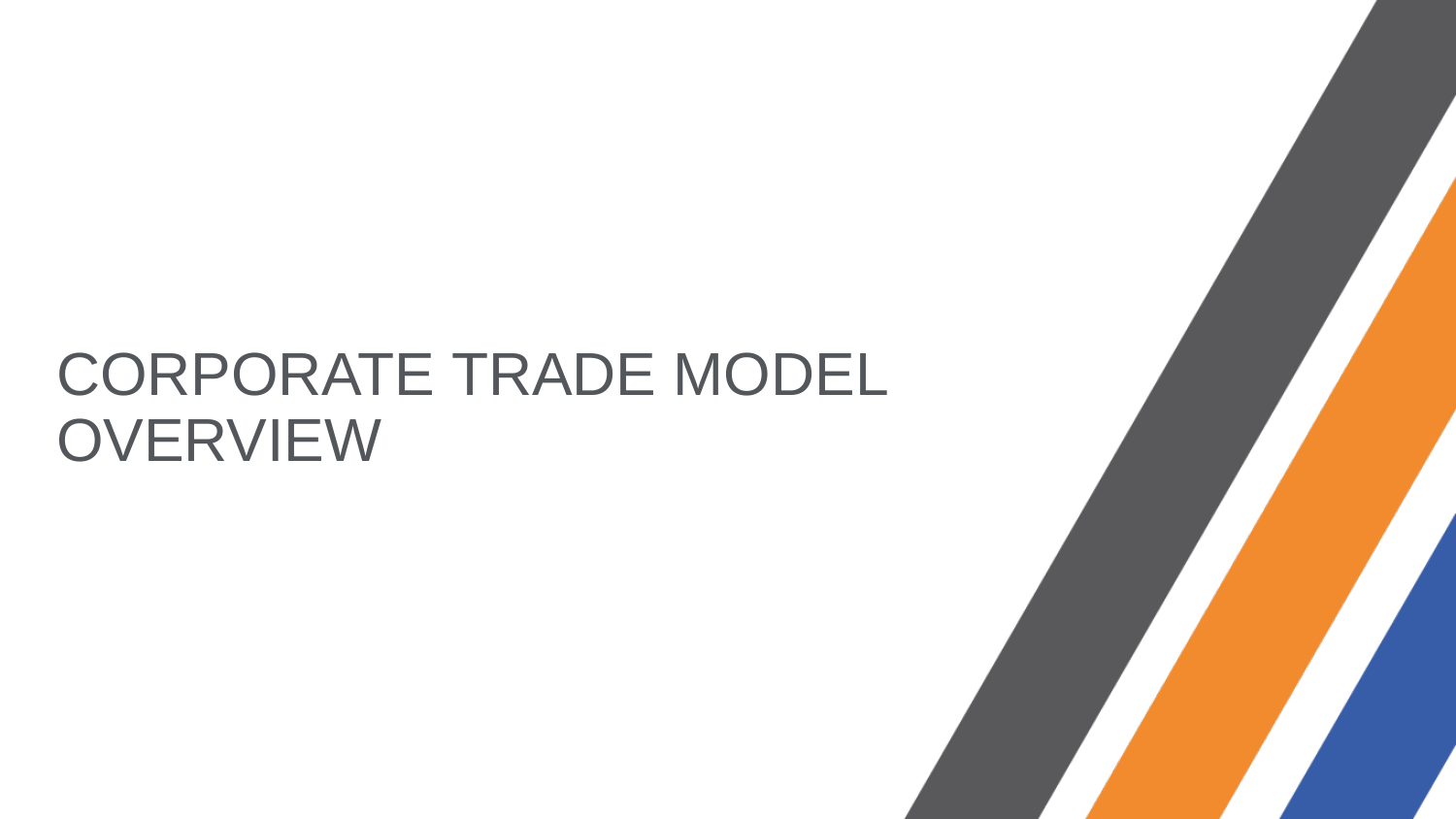

#### **CURRENT PRACTICE**

*Take write-down and liquidate inventory at a loss*

### **WITH ACTIVE**

*Recover write-down and use to pay for media*



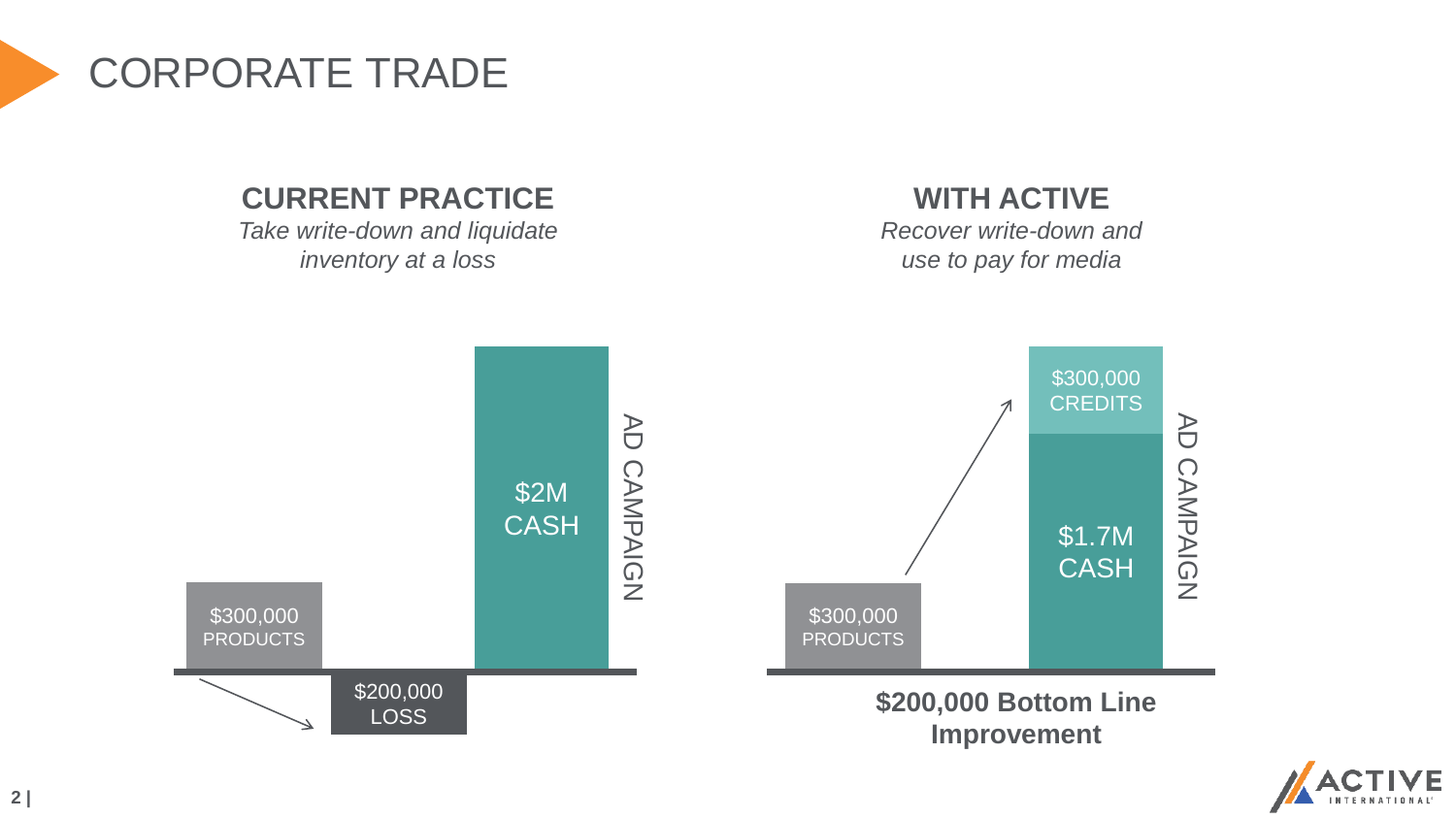# HOW TRADE CREDITS CAN IMPACT A MEDIA PLAN

### **MORE MEDIA**

*Get more media for the same cash budget*

### **MORE SAVINGS**

*Get the same media reach, but pay less in cash*



**\$2.3MM** LARGER MEDIA BUDGET

SAVINGS ON CURRENT MEDIA BUDGET

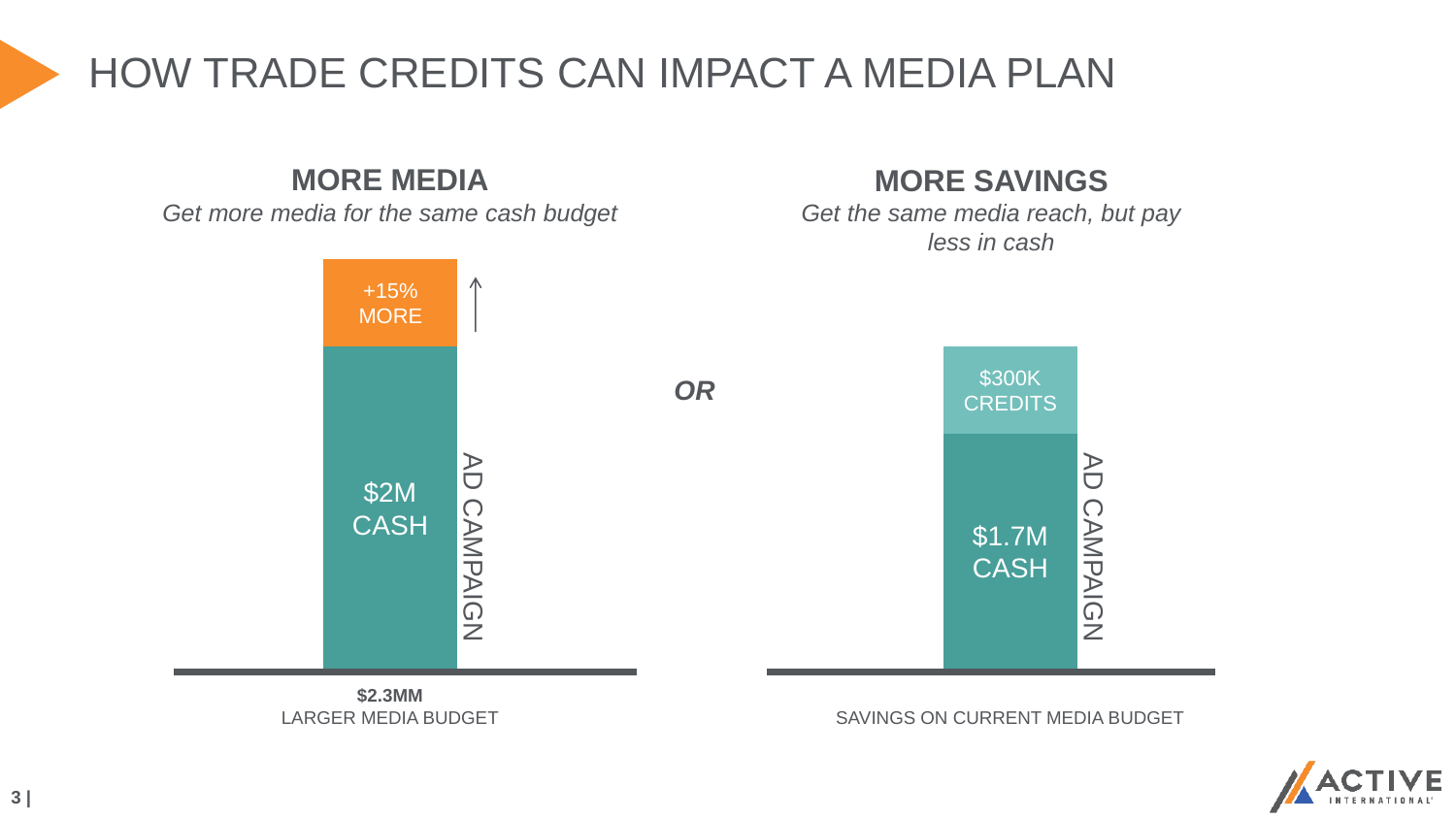# HOW WE WORK WITH MEDIA OWNERS

We trade with media owners.

These non-disclosed trades are what allow our clients to pay for media in part with Trade Credits.



Active makes a non-disclosed investment with the Media Owner. For example, covering the cost of a sales conference.

In return, the Media Owner provides Active with a negotiated amount or 'bank' of quality media space.

Active clients use their Trade Credits to help pay for media using Active's negotiated media space.